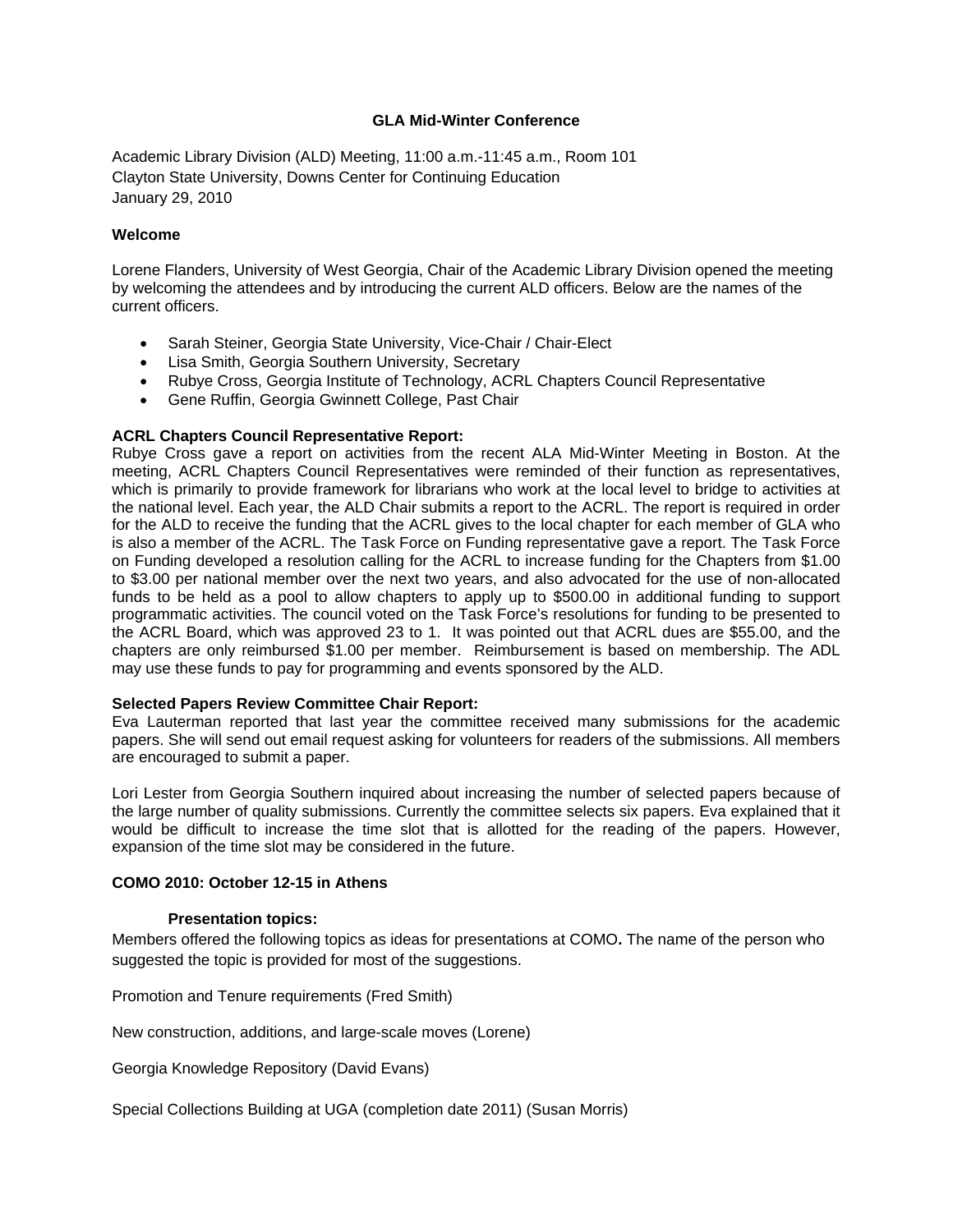Rare books and preservation / dealing with moving special collections (Susan Morris)

Social Networking use in libraries/ Panel to discuss how organizations support librarians as technology rapidly changes—mentoring, re-tooling, re-training—professional development to support coping with rapid change (Jana Lonberger)

Library disaster recovery (Pete Bursi)

TCSG Merger (Mary Jane Rootes)

Grant writing for academic librarians

Getting ready for a SACS visit (Debbie Meyer)

Learn about Zotero (free citation manager program) and other forms of open access software for academic libraries (Carol Goodson)

Mobile services for libraries (Laura Burtle)

Non-traditional/innovative media for promoting libraries (Sarah Steiner)

Managing electronic services and tech services; work flow management in these areas (Lou Ann Blocker)

Practical ways to incorporate educational theories in information literacy classes

People to People experience (Ann Hamilton)

# **ALD Luncheon Planning for COMO:**

COMO 2009 in Columbus held a single luncheon for all attendees. Lorene asked the membership about having a separate division luncheon as in the past. Cathy Jeffrey stated that during the last year's COMO wrap up session there was much discussion about the joint luncheon. Some in the audience expressed interest in having a division luncheon again. Below are the suggestions for possible speakers or topics.

ACRL President

New CIO of the OIIT

Copyright expert

GALILEO's 15th anniversary

### **Call for information to update GLA web site:**

Last year a *New Members Roundtable* session at COMO highlighted library-related conferences available in Georgia and touched on various local, regional and topical library organizations. Lorene asked if attendees would email the names and links to these various conferences and organizations to her, and she would see that they were listed on the GLA Website. (Lorene)

**2010 Election Planning:**